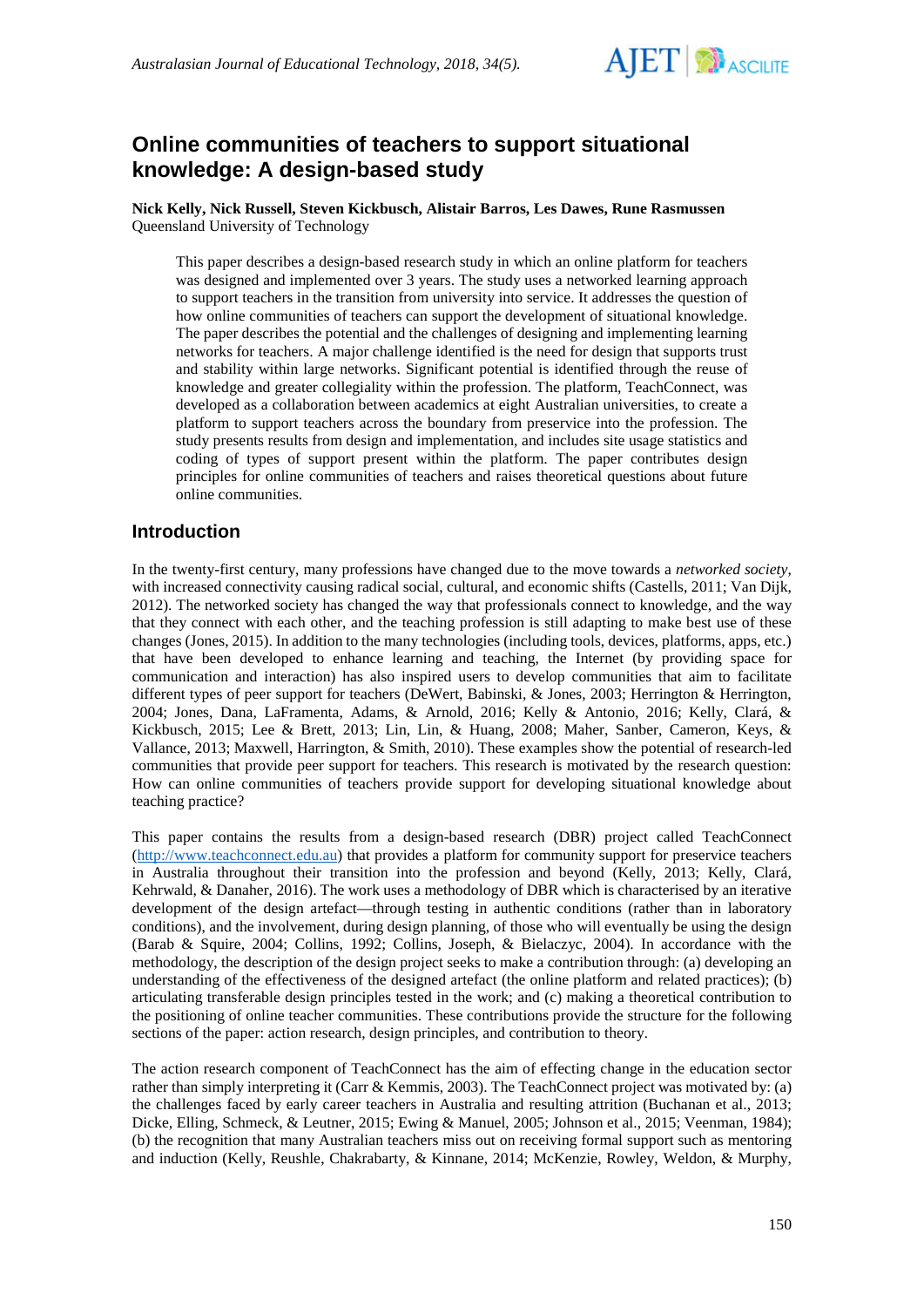

2011); and (c) the potential for an improvement in online peer support for Australian teachers (Clarà, Kelly, Mauri, & Danaher, 2015; Kelly et al., 2015).

The second component is the development of design principles for online communities of teachers. TeachConnect is one of many similar, concurrent projects in the world (e.g., Jones et al., 2016; Marcelo García, Gallego-Domínguez, & Mayor Ruiz, 2016). Through publication of details of the context of design, the design iterations, and the consequences of design actions, a number of design principles can be developed along with an understanding of the situations in which these principles are transferable to other similar projects (Collins et al., 2004).

Finally, the work done to design and implement TeachConnect has its foundation in theory pertaining to the needs of preservice teachers. Certain types of knowledge are more valuable than others for beginning teachers, with situational knowledge prioritised over declarative knowledge (Clarà, 2015; Shulman, 1986). Further, much is known about the need for teachers to develop support, resilience, and agency through collegial relations (Edwards, 2011; Le Cornu, 2009). The cycles of design and implementation described in this study—and the attempt to engage teachers in the platform—has led to a deeper understanding of the context in which preservice teachers access online support, and the types of peer support that are significant for them.

# **Background**

## **A language for designing online learning networks**

The ontological foundation for the project is that of teachers as individuals who have a professional identity and connect to other individuals and knowledge within a network. This is the stance of *networked learning* (Jones, 2015), defined as "learning in which information and communications technology (ICT) is used to promote connections: between one learner and other learners, between learners and tutors; between a learning community and its learning resources" (Steeples, Jones, & Goodyear, 2002, p. 327). Teachers can be conceived of as a part of a greater community of teachers who draw upon one another and upon resources during their practice (Kelly et al., 2016). Whilst many of these connections occur between teachers faceto-face, there is an increased awareness within the profession of the importance of developing online learning networks (Trust, Krutka, & Carpenter, 2016). The design of the TeachConnect platform and the engagement strategy surrounding it (e.g., embedding it within higher education courses) represents an opportunity to improve the nature of learning connections and the opportunities for them to occur.

There is considerable potential for online learning networks of teachers and design can be used to fulfil this potential. Due perhaps to the recent recognition of this potential and the speed with which technology changes, there are still many gaps in our knowledge about how online learning networks function and how to design for them (Parker, Maor, & Herrington, 2013). For this reason, it is useful to adopt a common language for describing design principles. In this work, we adopt the framework of Goodyear and Carvalho (2013), which has three elements: *set design*, *epistemic design*, and *social design*. Set design refers to the look, feel, and tangible aspects of the environment; the stage within which the network is acted out. Epistemic design refers to the support for knowledge within the environment; the types of knowledge that can be represented in the network and the way that they can be interacted with. Social design refers to the support for relationships within the environment: the ways in which relationships are represented and the way that individuals can connect with each other. This framework has already had wide application to describe a range of existing online learning networks (Carvalho & Goodyear, 2014; Kelly et al., 2016).

Most online communities for teachers fall into one of four categories: nationwide government funded, statewide government funded, commercial, institutional, and cross-institutional (Table 1). TeachConnect falls into a fifth category as a cross-institutional community of teachers (Kelly et al., 2015).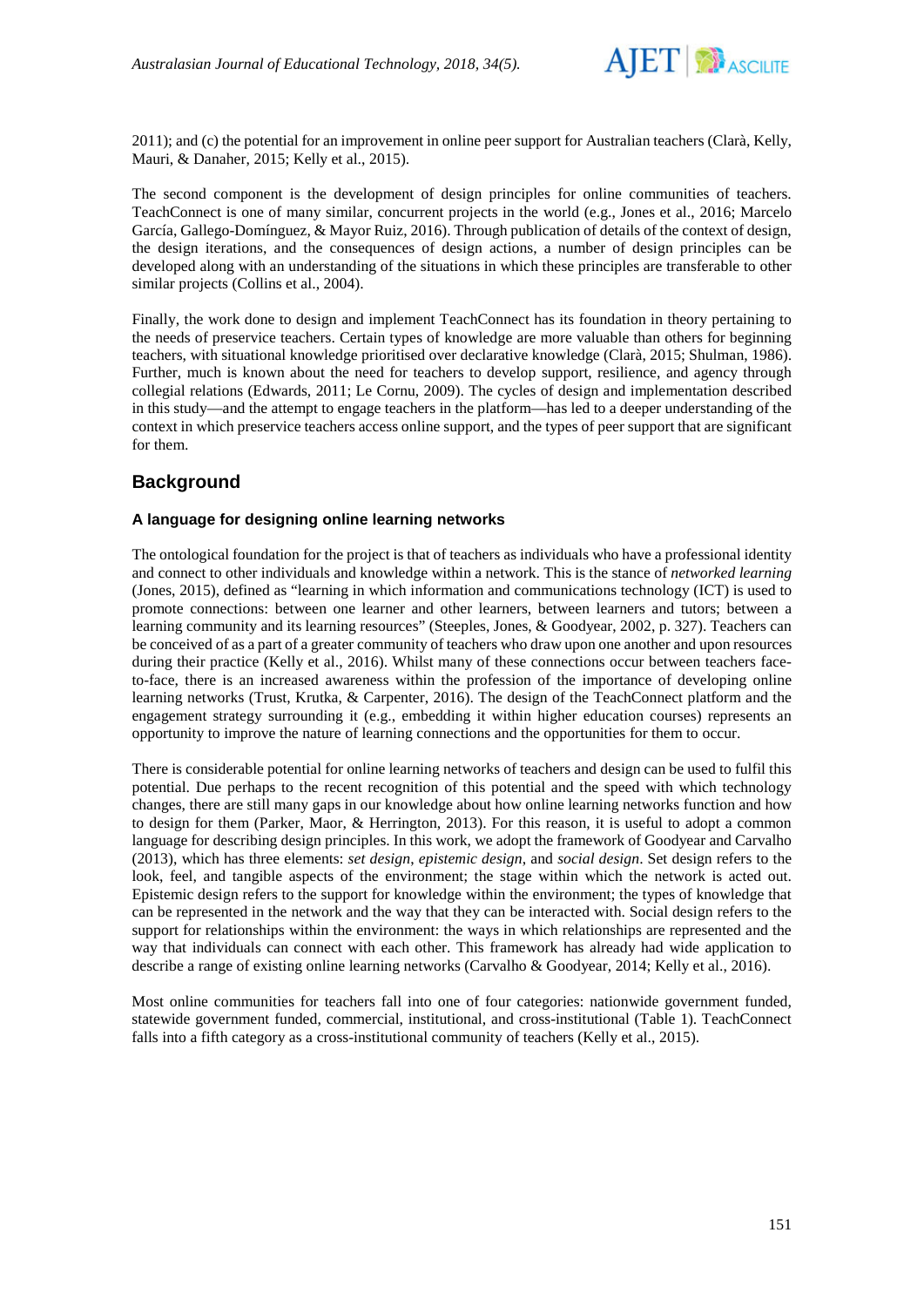

Table 1

*Types of online communities used by preservice and early career teachers in Australia with examples (after Kelly et al., 2015)*

| Type of       | Example of community type       | Description of example                                     |
|---------------|---------------------------------|------------------------------------------------------------|
| community     |                                 |                                                            |
| Nationwide,   | Scootle Community               | Federal Government supported site (run by                  |
| government    | http://community.scootle.edu.au | Education Services Australia) to facilitate a social       |
| funded        |                                 | network (Facebook style) around Scootle                    |
|               |                                 | resources in particular and the teaching profession        |
|               |                                 | in general. Available to most educators in the<br>country. |
| Statewide,    | The Learning Place              | State Government supported site (run by                    |
| government    | http://education.qld.gov.au/    | Education Queensland) with a large and widely              |
| funded        | learningplace/                  | used collection of resources for classrooms and            |
|               |                                 | professional development, with social network              |
|               |                                 | support (chat, blogs, learning pathways)                   |
| Commercial    | Facebook groups                 | A widely-used commercial site that supports                |
|               | https://facebook.com            | many diverse groups of teachers. Some are openly           |
|               |                                 | available and some are private; ranging from the           |
|               |                                 | very small to the very large (Kelly et al., 2016)          |
| Institutional | Education Commons (USQ)         | A Moodle community of preservice and early                 |
|               | https://open.usq.edu.au/course/ | career teachers supported by motivated faculty             |
|               | $info.php$ ?id=62               | members who provide a library of articles, videos          |
|               |                                 | and mentoring through the site (Henderson,                 |
|               |                                 | Noble, & Cross, 2013)                                      |
| Cross-        | <b>TeachConnect</b>             | A collaboration between eight teacher education            |
| institutional | http://teachconnect.edu.au      | institutions (universities), supported by the              |
|               |                                 | teacher registration body                                  |

### **Ways that teachers support one another online**

Teachers need to develop two types of knowledge that can be classified as *declarative* and *situational* (Clarà, 2015). Declarative knowledge refers to knowledge that can be separated from its proponent, for example, knowing who to ask for information, knowing where to find resources, and knowing the content of subject areas. Situational knowledge refers to knowledge that cannot be separated from its proponent and is integrated with the practice of teaching and is highly contextual, for example, knowing how to use certain pedagogy to teach certain content in a particular context (Shulman, 1986). Situational knowledge is argued to be more valuable for beginning teachers and thus online communities of teachers need to be designed to support the development of this knowledge (Clarà et al., 2015). Teachers are only likely to engage in collaborative reflection—an indicator that situational knowledge is being developed—in communities where there is a sense of presence, privacy and stability within the network that leads to the trust required to discuss practice (Clarà et al., 2015; Griffiths, 2000).

These two categories of support for developing declarative and situational knowledge can be deepened with reference to the six ways that teachers support one another in online spaces (Table 2) (Kelly et al., 2016). There is evidence that current commercial online learning networks of teachers have a tendency to support declarative knowledge but not situational knowledge (Kelly & Antonio, 2016; Staudt, St. Clair, & Martinez, 2013; Steinbrecher & Hart, 2012).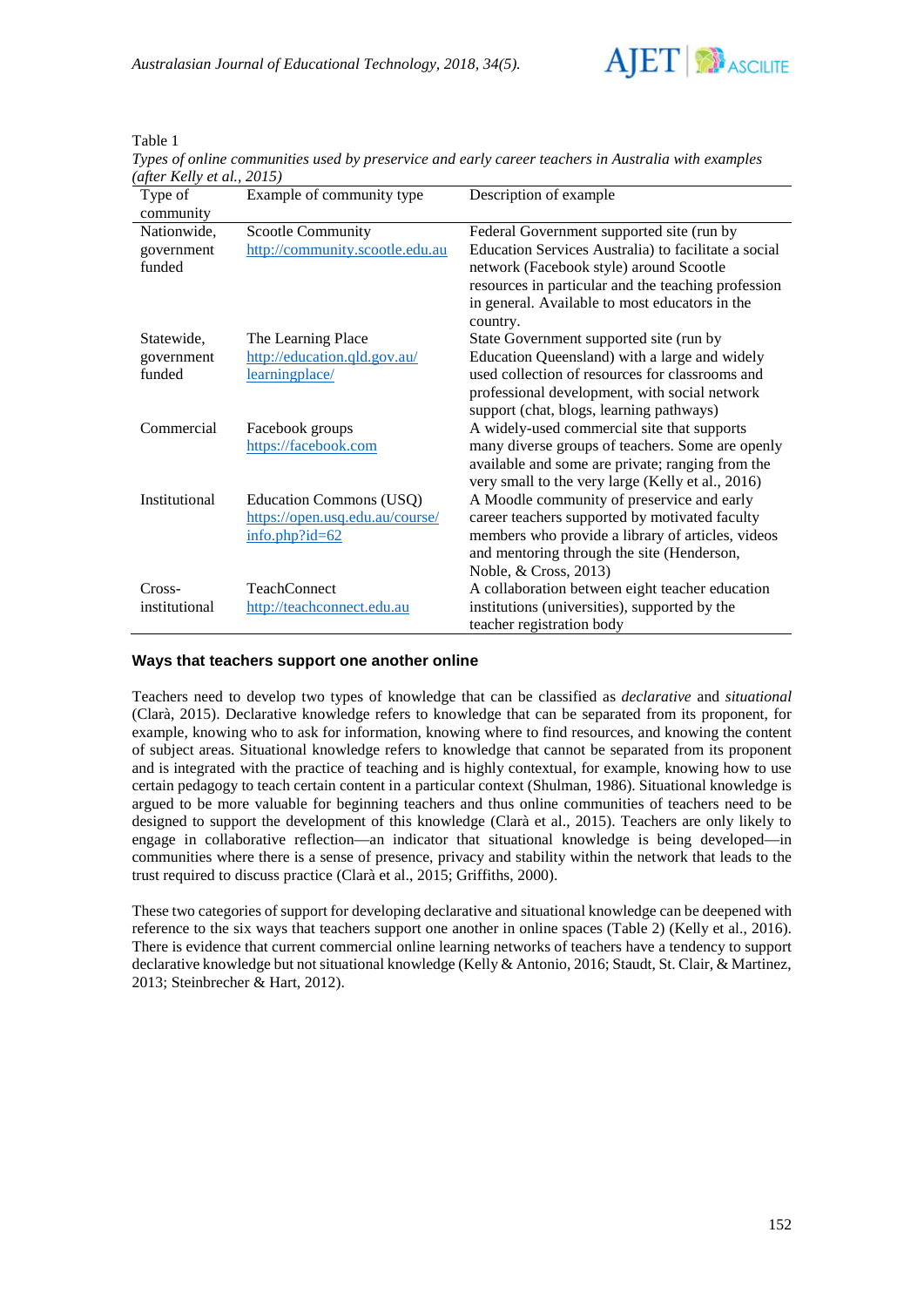

Table 2

*Mapping of types of knowledge needed by teachers to types of support*

| Type of<br>knowledge | Description (Clarà,<br>2015)            | Type of support    | Description (Kelly & Antonio, 2016)                                                                          |
|----------------------|-----------------------------------------|--------------------|--------------------------------------------------------------------------------------------------------------|
| Declarative          | Separable from<br>proponent             | Pragmatic support  | Responding to questions that have<br>clear answers, e.g., requests for<br>resources                          |
|                      |                                         | Socialisation      | Reproducing cultural norms of the<br>profession, e.g., sharing memes                                         |
|                      |                                         | Convene relations  | Making connections between<br>teachers                                                                       |
| Situational          | Integrated with practice;<br>contextual | Support reflection | Assisting teachers to move from<br>confusion through to clarity around<br>aspects of their teaching practice |
|                      |                                         | Model practice     | Sharing examples of teaching<br>practice                                                                     |
|                      |                                         | Provide feedback   | Giving critical responses to other<br>teachers on aspects of their practice                                  |

## **Existing design principles for online networks of peer support**

A number of heuristics for developing online communities were hypothesised by Shirky (2010) and Kraut et al. (2012) based upon both theory and limited evidence. These principles apply to any online community, not just teachers, and form a foundation for this DBR.

- Start small with a core group (e.g., 10 100 users) and make it a strong community that embodies the values that are desired for the network. This serves two purposes. Firstly, it is a useful barometer, as if the community relies on being big to function then it is unlikely that it will ever grow to the desired size. Secondly, as the community grows in membership, the values held by this core group are the values that are likely to be perpetuated, so it pays to give close attention to details within a smaller group (Shirky, 2010).
- Understand what motivates the members and make sure that the learning network provides for this motivation (Kraut et al., 2012). Both intrinsic and extrinsic motivation ought to be considered as ways to encourage users to engage with the community. Intrinsic motivation can be addressed by ensuring that users have autonomy (freedom to act in a way that they find harmonious), connectedness (a human connection), and competence (no need to learn new skills to participate) (Ryan & Deci, 2000).
- Any platform has a set of default options in set design, social design, and epistemic design, for example, default alerts, privacy settings, and display options. These defaults ought to be used wisely to promote social connectivity and the types of knowledge that it is desired to be shared (rather than defaulting all settings to being closed) (Kraut et al., 2012; Shirky, 2010).
- Recognise that there will be many types of engagement within the platform and cater to these different types of engagement—there will be lurkers (Woo, 2015) as well as active participants and champions (Shirky, 2010).
- Have as low a threshold for active participation as is possible. Require a bare minimum of activity from users for them to have contributed something to the platform. This contributes to their engagement and presence within the platform and makes future contributions more likely (Kraut et al., 2012; Shirky, 2010).
- Be prepared to make changes as the network grows and to be responsive to what the community is asking for (Shirky, 2010). Changes need to be made quickly in response to the needs of teachers. This is in keeping with the principles of DBR (Barab & Squire, 2004).
- The epistemic design of the community should focus on supporting authentic context and activity. The knowledge held in the community should pertain to real problems and issues that teachers actually face in schools (Herrington & Herrington, 2004).
- Avoid ambiguity about roles within the community. Aim for clarity about who within a group holds the domain expertise and whose words should be attended to (Lin et al., 2008).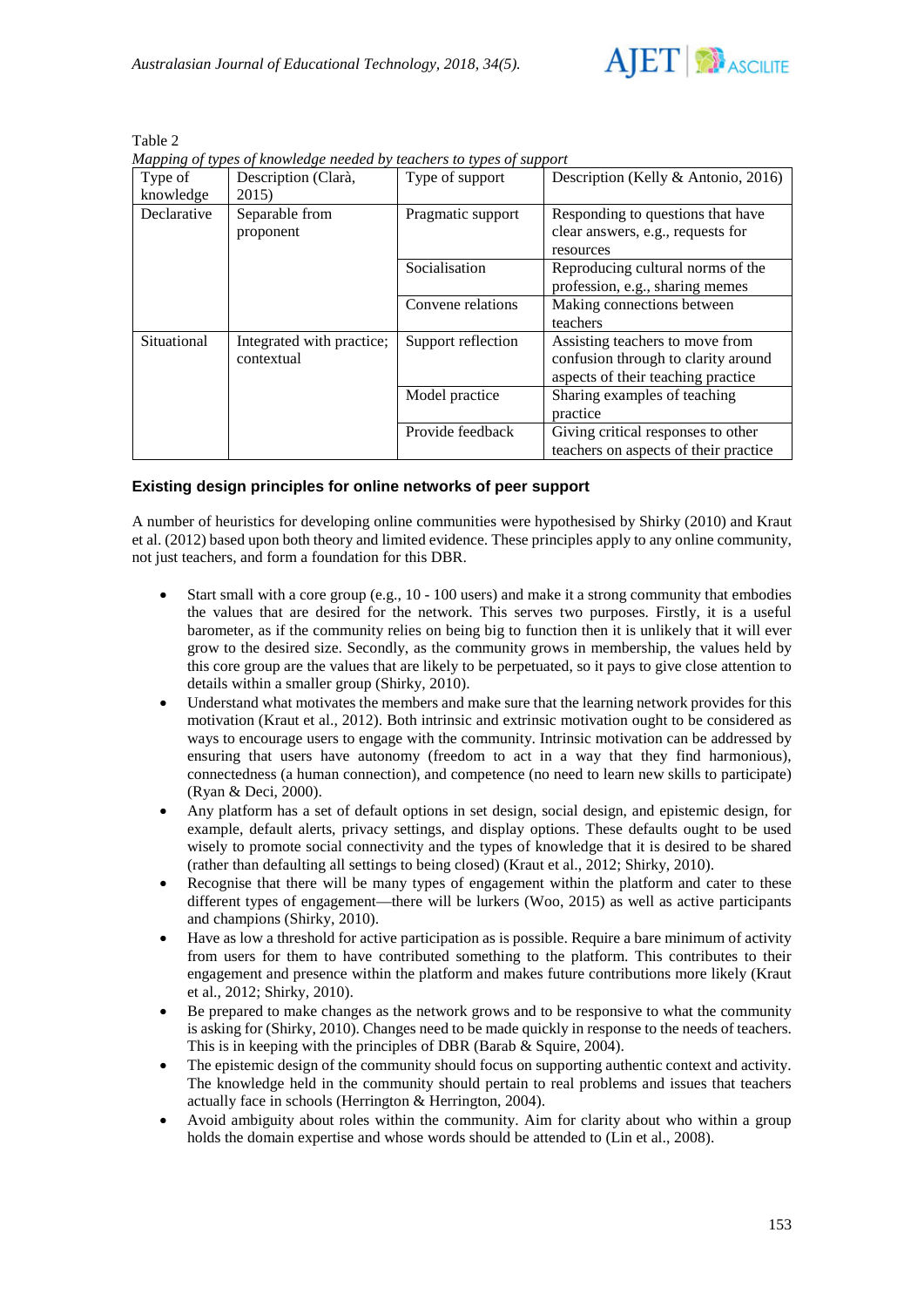

- A barrier to co-creation of knowledge can be present through overly diversified foci, with members having different interests or disagreeing on the characterisation of a problem (Lin et al., 2008).
- Members can fear criticism from other members of the community, preventing them from sharing knowledge (Lin et al., 2008). Anonymity can mitigate this. Hur and Brush (2009) similarly found that anonymity and lack of physical accountability is one of the reasons why teachers were looking online for support, noting: "the analysis of interviews and observational notes suggested that online environments provided places where teachers could safely share issues that they could not share with local school teachers" (p. 293).

Findings from Hur and Brush (2009) add to this foundation suggesting that communities can help to combat isolation encountered in some school environments through perceived solidarity. Teachers want to participate in online communities to explore new ideas and to talk about what they did in their classrooms and how well it worked; to share ideas for possibilities, and to share ideas with teachers who teach different grade levels or subjects share together, that is, learning from teachers outside their immediate area. Finally, they were motivated by a sense of camaraderie from being an engaged part of a community and through feeling a shared culture (e.g., McLoughlin & Oliver, 2000).

## **Theoretical foundations for studying TeachConnect**

The platform developed in this project was founded upon a networked learning understanding of how design can influence learning within a platform. The language of set, social and epistemic design serves as a common language for discussing the design features in the platform. The platform follows many prior attempts to analyse online communities forming *in the wild* as well as communities that were intentionally developed as a part of action research. A widely adopted paradigm for research into both types of communities is that of the community of practice (Lave & Wenger, 1991) and a review of communities in the wild shows the diversity of situations in which teachers form online support groups, that can be understood as various forms of sociocultural learning (Macià & García, 2016). The design principles from these studies form a foundation for developing a community. It prioritises the development of affordances for teachers to support the development of situational knowledge over declarative knowledge.

The reporting of the development of TeachConnect follows the suggestions of Collins et al. (2004) in reporting a DBR project. This section has described the broad aims and objectives of the TeachConnect platform with a focus upon its theoretical underpinnings. The methods section includes a description of each phase of the design process, including the role of the participants and a full description of the settings, with a focus upon the most substantial phase. Finally, we describe the outcomes in terms of action research outcomes, design principles and contributions back to theory.

# **Methods**

In 2012 the DBR project TeachConnect [\(http://www.teachconnect.edu.au\)](http://www.teachconnect.edu.au/) was commenced with the aim of supporting teachers in the transition from preservice education into teaching service. The development of the platform resulted from three phases of design and implementation, primarily guided by the voice of the users of that platform—preservice teachers and those that support them. The phases were: (1) participant framing of the problem and the design approach; (2) a pilot study in two universities; and (3) a launch in eight universities with a subsequent (and ongoing) cycle of participant involvement and design improvement. At the time of writing in 2016 the platform has more than 800 users all based in Queensland, the majority of these being preservice teachers within Queensland universities and early career teachers commencing service in 2016. Ethics approval for each phase of the study was provided by institutional human research ethics committees.

Results in this paper focus upon Phase 3, the period following launch in eight universities. However, a brief description is provided of each of the prior phases. Results from Phase 3 include data from web analytics (usage statistics of the platform), the database of TeachConnect (metadata about users' activity), and coding of the types of knowledge present within the *community knowledge* section of the platform. Within the community knowledge section, teachers provide support for one another by answering and commenting on questions. The coding scheme described by Kelly and Antonio (2016) is used to determine the type of support being provided by teachers (Table 2).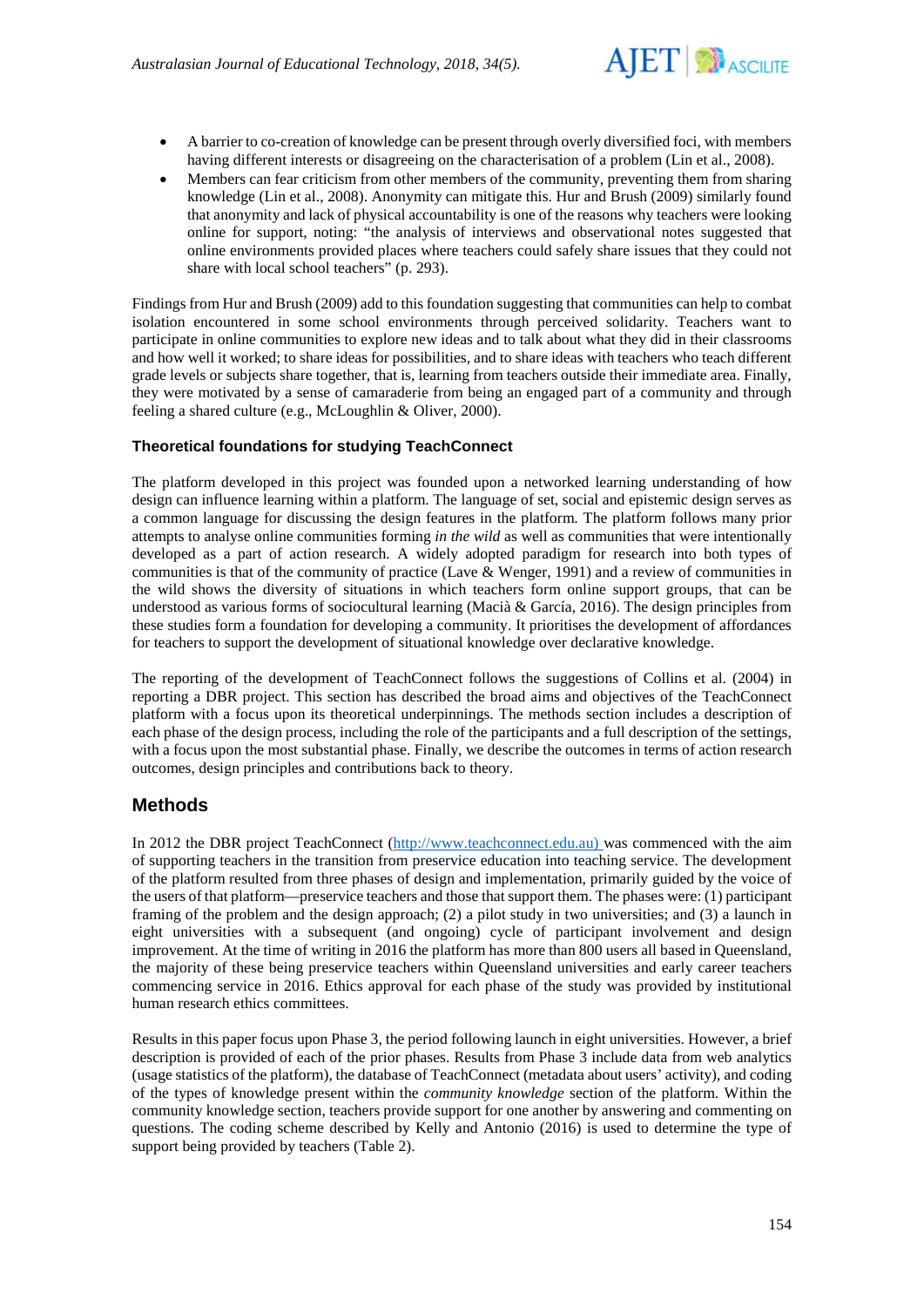

## **Problem framing**

A survey of 118 early career teachers showed that there was widespread support (95%) for both "being able to ask questions of experienced teachers" and "being able to access an easily searchable and moderated FAQ from all 1st year teachers in the country" (Kelly et al., 2014, p. 15). Short answers allowed teachers to provide details of what they would look for in an online platform, with responses such as "LOADS of resources and ideas for lesson planning" (Kelly et al., 2014, p. 15) and a detailed list specifying the need for chat, forums, links, and policy documents. These findings, along with interviews with education academics and practicing teachers, provided a foundation of understanding of the stakeholder needs. Further results from the Staff in Australia's Schools survey data show that many beginning teachers feel unsupported, with those in insecure employment or in rural areas most likely to miss out on support (Kelly, Sim, & Ireland, 2018; McKenzie et al., 2011).

## **Design and pilot study**

A pilot study was conducted by developing a platform named *TeachQA*, the name being a reference to the need for teachers to teach, question, and answer, with the platform taking the form of a Q&A (question and answer) forum (Figure 1). The platform was developed by adapting open source Q&A forum software called AskBot (www.askbot.com). Its role was to serve as a low-cost proof-of-concept in which the idea could be tested in the real world. The pilot study was conducted in two universities in Queensland, Griffith University and the University of Southern Queensland with the support of the teacher registration board, the Queensland College of Teachers (QCT). In total,, 81 preservice teachers were involved.

| teach <sup>on</sup>                                                                   |                                                                     | <b>A</b> People<br>& Badges                           |
|---------------------------------------------------------------------------------------|---------------------------------------------------------------------|-------------------------------------------------------|
|                                                                                       | Root M (Karma: 59, Badges: • 5 • 10) Sign Out Settings Widgets Help |                                                       |
| search or ask your question<br><b>FOLLOWED</b><br><b>ALL</b><br><b>UNANSWERED</b>     | ra.                                                                 | <b>ASK YOUR QUESTION</b>                              |
| Teach the children so it will not be necessary to teach the adults. - Abraham Lincoln |                                                                     |                                                       |
|                                                                                       |                                                                     |                                                       |
| 27 QUESTIONS<br>BY DATE<br>BY ACTIVITY <b>V</b><br><b>SORT</b>                        | BY ANSWERS<br><b>BY VOTES</b>                                       |                                                       |
|                                                                                       |                                                                     |                                                       |
| Teaching year 6 and have ESL students. What to do?                                    | 1<br>vote<br>answer<br>views                                        | OUFFINSLAND                                           |
| year-6<br>primary                                                                     | Feb 15 '15 Fatima                                                   | <b>UNIVERSITY</b><br>OF SOUTHERN<br><b>QUEENSLAND</b> |
|                                                                                       | 10<br>1<br>8                                                        |                                                       |
| Applying for jobs. How do I apply for individual state                                | vote<br>views<br>answer                                             |                                                       |
| schools? Will EQ find suitable jobs for me?                                           |                                                                     |                                                       |

*Figure 1.* A screenshot of the layout and design of TeachOA

Interaction on the site was through the format of questions, which could be commented on and responded to by the community. In total, 27 questions were asked, 50 answers were provided by the community (any question could have multiple answers) and 568 total views of questions/answers occurred, as well as many comments on these questions and answers—a low level of activity (Kelly et al., 2016). This phase led to a realisation of the need for improved set design. The strong presence of logos was alienating students; the weak/faded appearance of the design made the site forgettable; and the navigation was not intuitive, requiring time to become familiar. The site needed a simpler and robust sign-on process as many students did not complete the registration process to be able to enter the site. Secondly, social design on the site was not sufficiently personal for teachers. The restriction to a formally structured Q&A did not suit the teachers' natural inclination towards relatedness, for example thank you, doubt, and discussion. In other words, the social design of the network was not facilitating users' sense of social presence.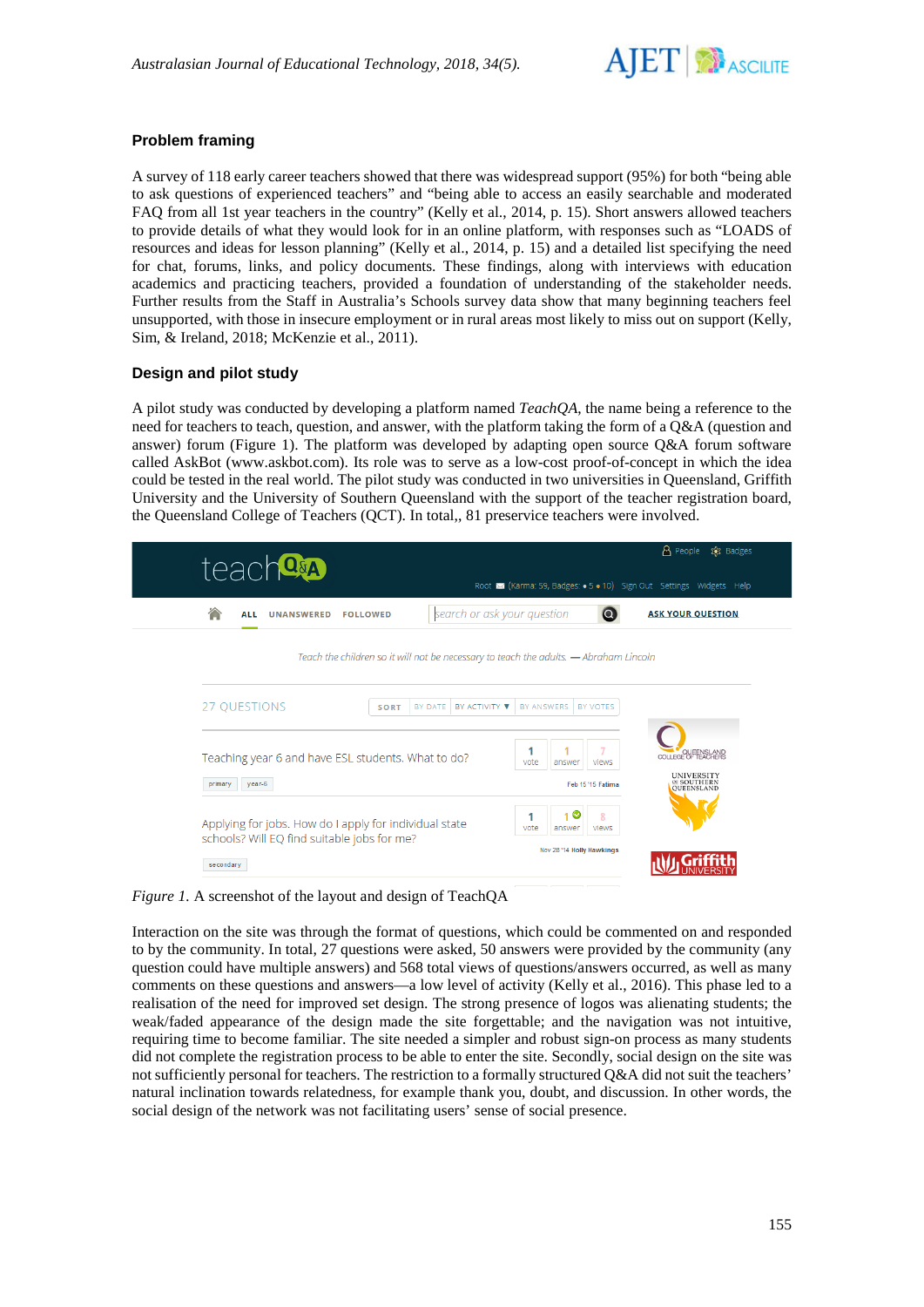

## **Redesign and launch of TeachConnect**

Following this pilot, funding was obtained to redesign and launch a platform to support beginning teachers on a state-wide scale. The results presented in this paper are from this current phase of the design-based research. Called TeachConnect, the platform was developed as an application based on the Connected Communities Platform [\(https://github.com/ConnectedCommunities\)](https://github.com/ConnectedCommunities), an open-source research environment for investigating the phenomena of digital communities established by the Connected Communities Research Initiative [\(https://www.qut.edu.au/science-engineering/our-schools/school-of-information](https://www.qut.edu.au/science-engineering/our-schools/school-of-information-systems/service-science)[systems/service-science\)](https://www.qut.edu.au/science-engineering/our-schools/school-of-information-systems/service-science) at QUT.

User numbers were markedly increased compared to the TeachQA pilot study through the participation of all eight Queensland universities offering teacher education programs. In 2015, approximately 600 preservice teachers in final year teacher education programmes (either a 4-year undergraduate programme or a 1- or 2-year graduate programme) were invited to participate. In order to focus questions and reflections, this study was limited to participants with subject specialty areas in the STEM (science, technology, technology and mathematics) teaching disciplines. Preservice teachers at each of these universities were given a 1-hour workshop by the principal investigators where the rationale of the project was explained and where the platform was demonstrated with an opportunity for teachers to trial it, where participation in the platform was voluntary.

# **Results from the first year of TeachConnect**

## **Design description of TeachConnect**

TeachConnect is a social media platform for teachers that embraces the principle of *fractal design* (Clarà et al., 2015) by having a broad "community knowledge" area (all members) which emphasises support for declarative knowledge; and a series of smaller "mentorship circles" (typically composed of 30 preservice teachers and two experienced mentors) that emphasise support for situational knowledge. These two distinct areas are respectively described as: (a) a Q&A forum comparable to that developed in the pilot study utilising TeachQA (Figure 2), and (b) a number of private mentorship circles in which users were individually grouped with peers and mentors (Figure 3). Experienced teacher mentors were sourced through known networks.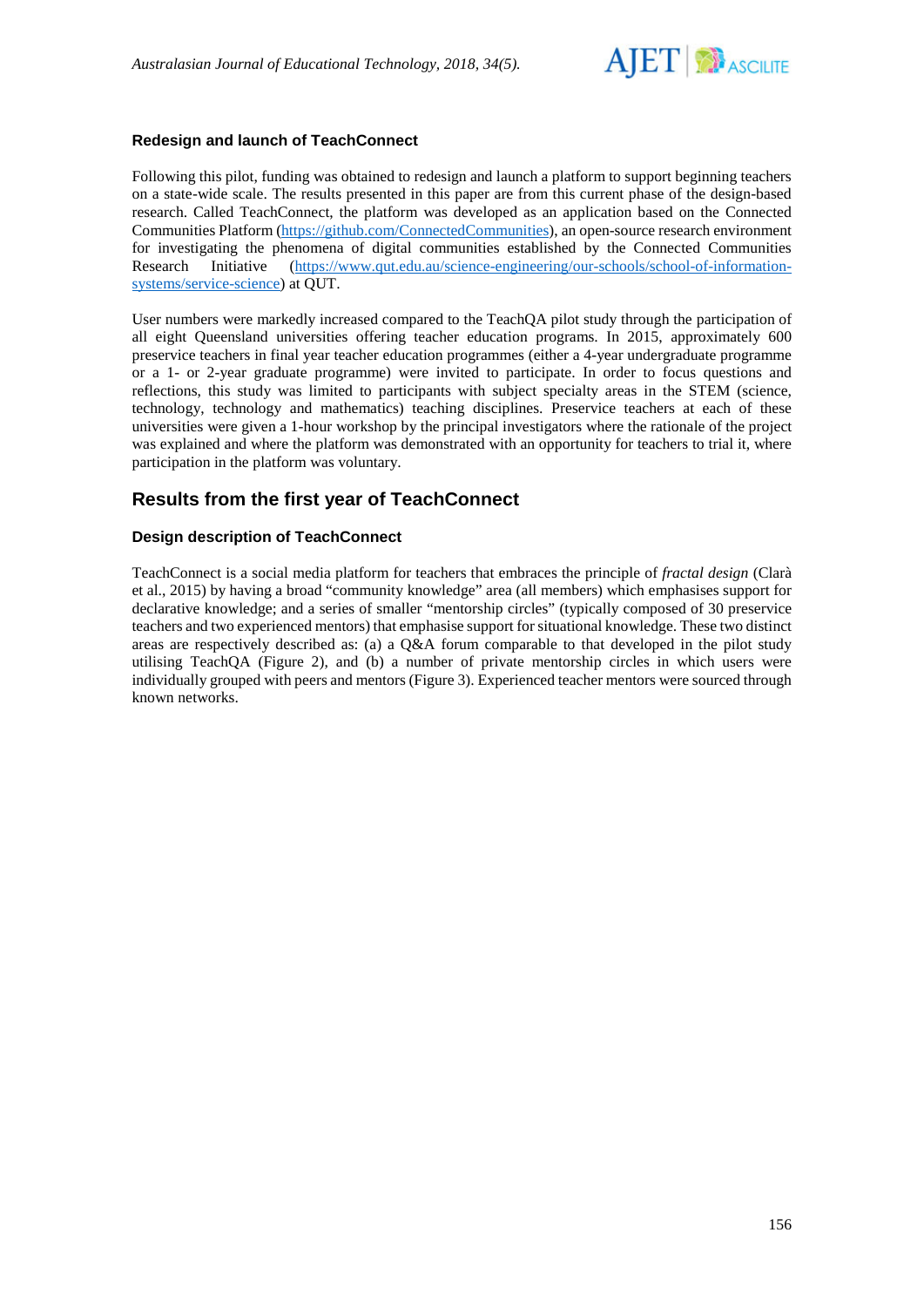

|           |                | <b>Community Knowledge Q&amp;A</b><br>A searchable repository of teaching knowledge                                                                                                                       |
|-----------|----------------|-----------------------------------------------------------------------------------------------------------------------------------------------------------------------------------------------------------|
| Questions | Unanswered     | <b>+ Ask Question</b><br>Tags =<br>Admin                                                                                                                                                                  |
|           |                | Displaying 1-10 of 22 results.                                                                                                                                                                            |
| $\circ$   | 1              | What do I do when I'm not teaching when I'm doing my internship?                                                                                                                                          |
|           | votes answers  | I've got heaps of time during the day when I'm not teaching a class - I thought it is OK to use this time to finish my assignments for uni but I have received<br>some funny looks from other teachers in |
| $\circ$   | 1              | Organising a suitability ranking interview                                                                                                                                                                |
|           | votes answers  | Hi there, I was wondering if anyone could assist me with the process of organising a Suitability Ranking Interview. I've searched online but I can't seem to<br>find any info that really helps me out    |
| $\circ$   | 0              | Teaching interview - defer?                                                                                                                                                                               |
|           | votes answers  | Hi - I have sent my application to Qld Dept Ed, have applied for Teacher rego, paid the fee, and am one assignment away from completing my Grad Dip of<br>Teaching. In the meantime, I have taken up a 2_ |
| $\circ$   | $\overline{2}$ | Where will I have to do my EO interview?                                                                                                                                                                  |
|           | votes answers  | I've done pracs at both state and private schools. Will this make any difference to where my suitability interview with Education Queensland will take<br>place?                                          |
| $\circ$   | 1              | Does anyone have any tips for applying for positions in Independent schools (both advertised jobs and just expressing an interest)?                                                                       |
|           | votes answers  | I have been told there aren't many jobs available in state schools in my district (Mackay & Coalfields). I was wanting to leave my options fairly open and<br>perhaps look at expressing an interest or   |
| $\Omega$  | 1              | Applying for jobs. How do I apply for individual state schools? Will EQ find suitable jobs for me?                                                                                                        |
|           | votes answers  | I have done my rating interview at my prac school, what should my next move be? Do I need to apply for individual schools or will Education Queensland<br>find suitable schools for me? Did my            |
| $\circ$   | $\overline{2}$ | How do I go about registering to be a relief teacher?                                                                                                                                                     |
|           | votes answers  | What's the process for signing up for TRACER?                                                                                                                                                             |
|           |                |                                                                                                                                                                                                           |
| $\circ$   | $\circ$        | What documents go in my interview folio?                                                                                                                                                                  |
|           | votes answers  | What sorts of things should I put in my interview folio? Is there a guide or checklist that I can refer to for what to include or not to include?                                                         |
| $\circ$   | 1              | How do I find out about applying to work in the Queensland Department of Education?                                                                                                                       |
|           | votes answers  | Hi y'all, I wanna work for Education Queensland I know there's a whole process, but surely someone has done some kind of step-by-step for how to<br>navigate it? Thanks                                   |
| $\Omega$  | 0              | Do I have to apply to Education Queensland if I do my internship in a private school?                                                                                                                     |
|           | votes answers  | I'm doing my internship at a private school, do I still have to apply to EdO?                                                                                                                             |
|           |                | Go to page: $\left( 2 \right)$ $\left( 3 \right)$ ( Next >                                                                                                                                                |

*Figure 2.* Screenshot of Community Knowledge within TeachConnect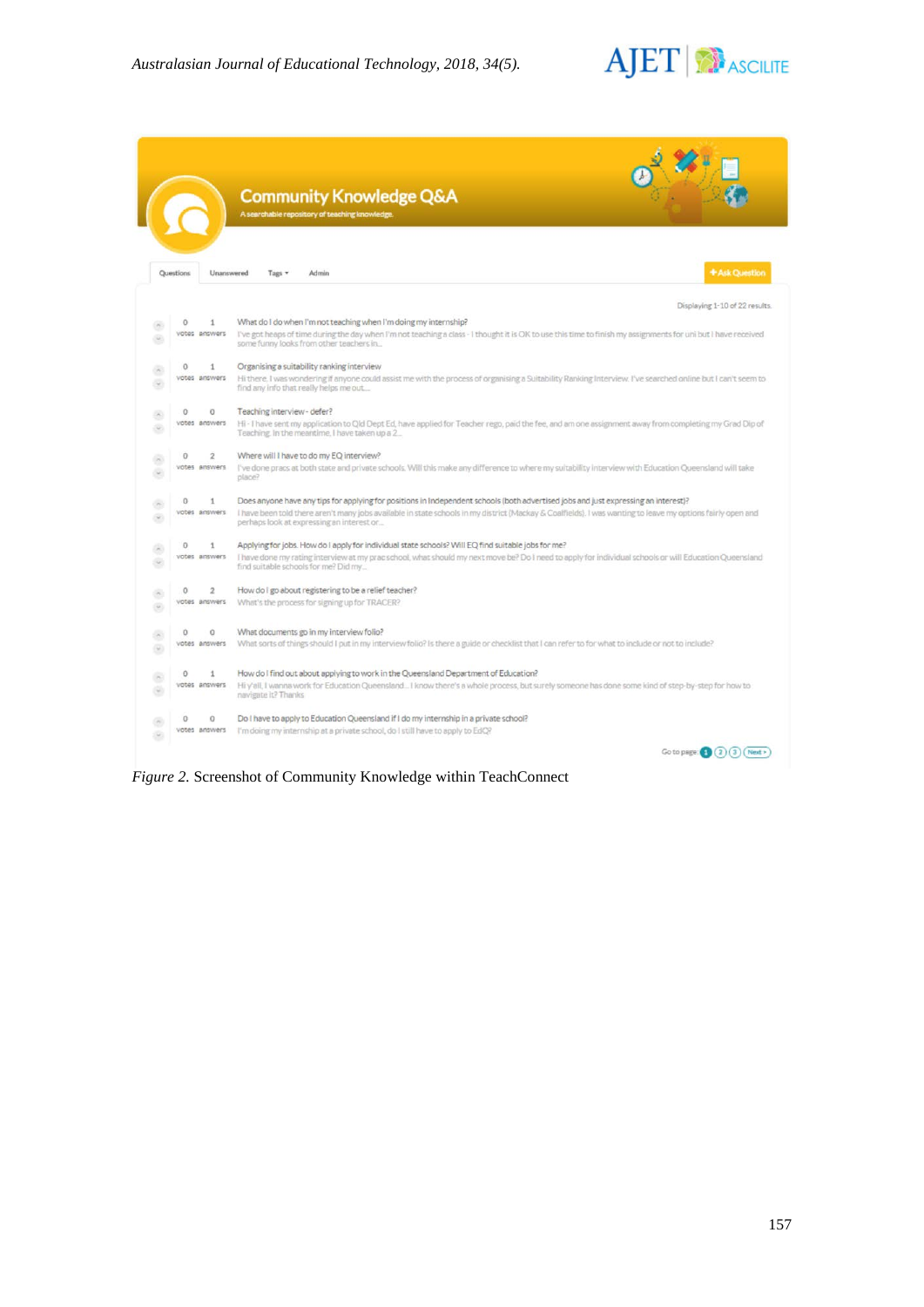

|                                                         | $1 + 1$<br>0 <sup>o</sup><br><b>CONTINUES</b><br><b>Mentorship Circle (Kauri)</b><br>Mentorship circle for secondary science and mathematics teachers in Queensland                                                                                                                                                                                                                                                                              | <b>MY PRIVATE</b><br><b>MENTORSHIP</b><br>оτс<br>$\bullet$                                                                                                                 |
|---------------------------------------------------------|--------------------------------------------------------------------------------------------------------------------------------------------------------------------------------------------------------------------------------------------------------------------------------------------------------------------------------------------------------------------------------------------------------------------------------------------------|----------------------------------------------------------------------------------------------------------------------------------------------------------------------------|
|                                                         | з<br>Followers<br><b>Posts</b><br>Members                                                                                                                                                                                                                                                                                                                                                                                                        | <b>Cancel membership</b><br><b>Invite</b>                                                                                                                                  |
| Circle menu<br>$\equiv$ Stream                          | Mentorship Circle (Kauri)<br>What's on your mind?                                                                                                                                                                                                                                                                                                                                                                                                | Latest activities<br>Placid Vulture wrote a new                                                                                                                            |
| Circle preferences<br>O <sub>S</sub> General<br>Members | Sorting $\sim$<br>Filter =<br>Beautiful Slow Loris about 3 hours een                                                                                                                                                                                                                                                                                                                                                                             | comment "I had this problem<br>earlier this year but I had a chat to<br>my supervising teacher and we<br>agreed that I.".<br>about 3 hours ago.                            |
| <b>V</b> Modules                                        | 黨<br>My name's Nick. I'm also doing a Grad dip with my major in Chemistry.<br>I worked as an industrial chemist for 3 year before starting this course- but it's not a glamorous as it sounds!<br>I'm also starting my last prac in Oct. I'm looking forward to hopefully teaching some Chem - so far I've only ever<br>got to teach junior science and PE at my last school. That's right, PE!                                                  | Beautiful Slow Loris wrote a new<br>Beautiful Slow Lune<br>thanks for the suggestion - I don't<br>know them - this is a new school<br>for me. I.".<br>about 3 hours ago:   |
|                                                         | Singing opera Steven? Nice one.<br>Like - Commerci<br>Steven Kickbusch strout 0 hours ago.<br>Hi Nick. Welcome to the circle.<br>All teachers will probably have to teach out-of-field at some stage and it can be a challenge. At<br>least you got to take a PE class outdoors :- )                                                                                                                                                             | Steven Kickbusch wrote a new<br>comment "Hi Nick, Welcome to<br>the circle. All teachers will<br>probably have to teach out-of-field<br>at some sta".<br>about 3 hours ago |
|                                                         | Have you contacted your supervising teacher in preparation for your Term 4 prac? I'd suggest<br>you drop them a quick email/phone call even just to introduce yourself if they don't already<br>know you. Better still, you could have a chat in advance of your prac about their expectations<br>of you, what classes you will be involved with, what units they have scheduled for T4 with<br>these classes, what you can/should prepare, etc. | Circle members<br>◎曲関● ▲国 ■                                                                                                                                                |

*Figure 3.* Screenshot of Mentorship Circles within TeachConnect

When users login to the platform their default view is their mentorship circle to provide a default of situational orientation. Users can use the menu to move between the two areas, in addition to the ability privately message one another.

#### *Set design*

The two sides of the platform (community knowledge and mentorship circles) were designed to establish a low threshold for entering and interacting within the platform; mentorship circles were designed to have the appearance of Facebook as much as possible and community knowledge was designed to resemble other online question and answer forums such as Quora [\(www.quora.com\)](http://www.quora.com/) or Yahoo! Answers [\(https://answers.yahoo.com/\)](https://answers.yahoo.com/). The rationale behind this was that many users would know how to use these sites based on past experiences – adopting features from these user interfaces meant that TeachConnect users did not have to learn new skills. In addition, the imagery used in the site (e.g., stylised owls, apples, scientific equipment, books) were intended to be familiar without being patronising, again for ease of orientation.

#### *Social design*

The social design of TeachConnect was different within the two sides of the platform. Look and feel was designed to encourage users to enact those feelings of altruism that are prevalent within the teaching profession towards their peers and to support the development of users' professional identity. For example, as they become more comfortable within the TeachConnect network, users are able to transition from being completely anonymous in their interactions within the platform to revealing their identity, roles, interests and expertise if they desire. All user interactions, whether anonymous or not, allow users to accrue Karma points, which provide an indication of both their prevalence within the community (as measured by their interaction and contribution) and other users' response to these interactions, for example, *voting up* of an answer or response to another user's question.

The platform facilitated three types of social interactions: (a) at the level of the whole community within community knowledge; (b) at the level of a small, trusted group within mentorship circles; and (c) private one-to-one communication within messages.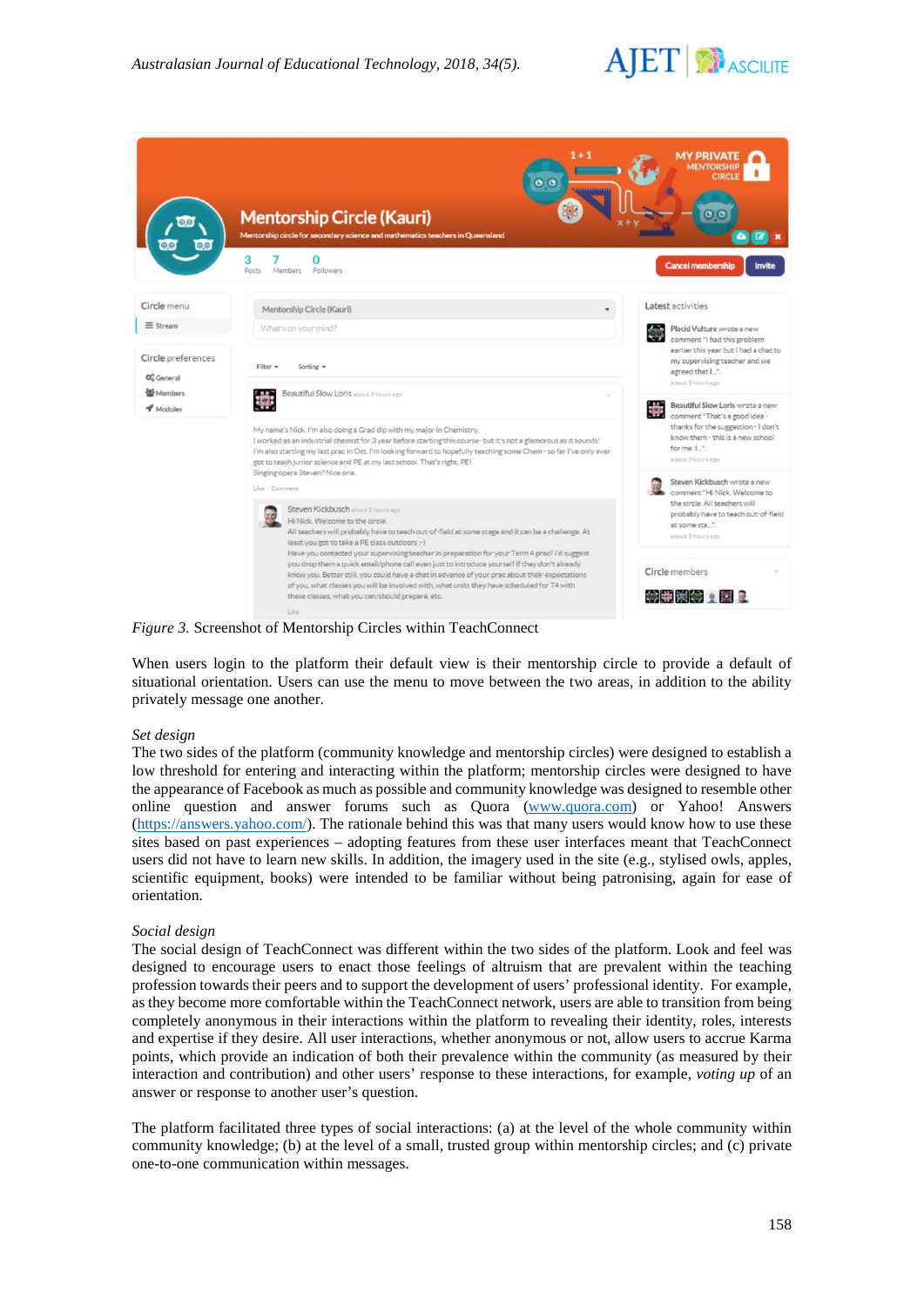

TeachConnect responds to a need for teachers to have a space within which to discuss their practice without accountability. One means employed to achieve this was to limit site registration through a whitelist of education institutional domains that require authentication before access is allowed. The option for users to remain anonymous also significantly contributes to further easing users' apprehensions encouraging them to openly discuss all aspects of their professional practice, particularly negative or undesired incidents about which the TeachConnect community are able to offer expert advice, reassurance and/or guidance.

#### *Epistemic design*

The platform was designed for teachers to interact primarily through dialogue but also through the sharing of multimedia educational resources and knowledge objects. The platform supports hyperlinking, upload of files (e.g., PDF and Microsoft® Word documents), upload of images (which show within a conversation thread), and links to videos (which show a still image within the thread). Posts are tagged by users to enable re-use of knowledge, such that when a question is being asked prior, relevant questions are displayed to forestall the need to ask a question.

## **Quantitative findings**

Quantitative results from the 12 months of the study (4 September,  $2015 - 1$  September, 2016) are shown in Tables 3 and 4. The most significant finding in these results is that 779 users registered for the platform, yet of these users only 185 actively participated.

Table 3

*Descriptive statistics for community knowledge (CK) and mentorship circles (MC)*

| Measure                                    | Value  |
|--------------------------------------------|--------|
| <b>CK: Questions</b>                       | 85     |
| CK: Answers                                | 164    |
| CK: Comments                               | 78     |
| CK: Average answers/comments in a question | 3.1429 |
| MC: Posts                                  | 330    |
| MC: Comments                               | 506    |

Table 4

| Website analytics                    |          |  |  |  |
|--------------------------------------|----------|--|--|--|
| Measure                              | Value    |  |  |  |
| Page views                           | 35,574   |  |  |  |
| Number of sessions                   | 5877     |  |  |  |
| Average session duration             | $6m$ 17s |  |  |  |
| Bounce rate                          | 46.44%   |  |  |  |
| Distinct users (IP address)          | 2,836    |  |  |  |
| Registered users                     | 779      |  |  |  |
| Registered users $-$ participating   | 185      |  |  |  |
| Registered users – non-participating | 597      |  |  |  |

## **Coding of teacher knowledge**

All answers to and comments upon questions were coded to ascertain the type of support that teachers within the platform were providing to one another. Data were for the same date range as Tables 3 and 4. The decision making in applying the coding scheme from Kelly et al. (2016) is summarised by Figure 1. All data were coded by two raters and inter-rater reliability was assessed using Kraemer's Kappa. Kraemer's Kappa is an extension of Cohen's Kappa that allows for coding into multiple categories to be applied to each post. All data were initially coded with insufficient levels of agreement with a Kappa of 0.55. This low agreement was likely due to two reasons: (a) one of the raters did not have an educational background which seemed to influence the interpretation of the coding scheme; and (b) training in applying the scheme was inadequate. A second attempt at coding was carried out by two researchers with educational backgrounds who received further training including the provision of the diagram seen in Figure 1. The category N/A applies where none of the other six categories were a fit. The second round of coding,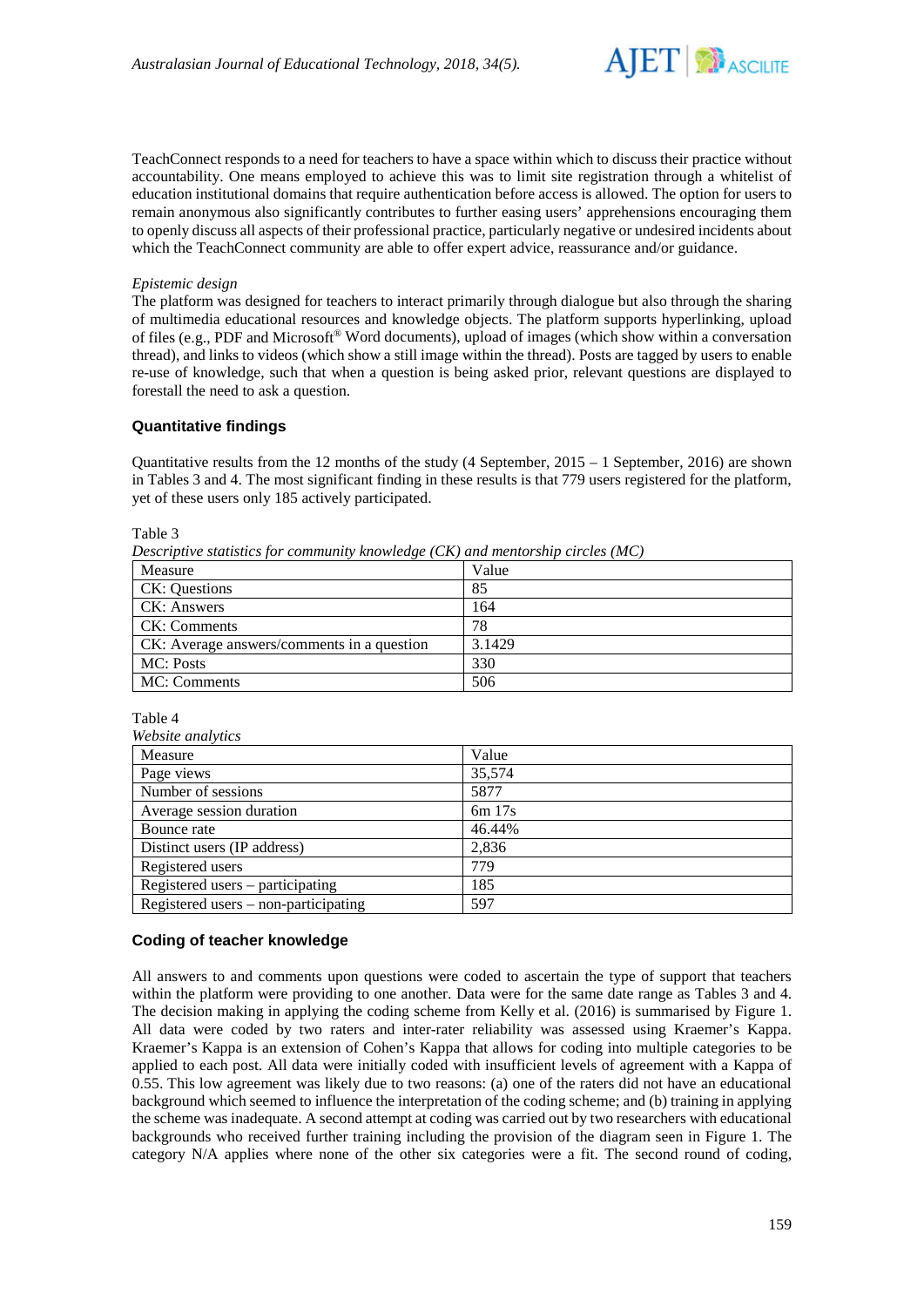

produced a Kappa of 0.85 indicating strong agreement, and all discrepancies were discussed for 100% agreement.

The results, Table 5, show that the majority of responses were teachers providing support by advocating practical solutions. These were typically short responses such as links to a URL (e.g., to a resource or a blog post) along with a recommendation that this is a useful link. Over a quarter of all responses were coded N/A, which were typically teachers thanking one another or saying "me too" to a post. There were no instances of feedback on teaching practise.



*Figure 1.* Coding scheme to classify support provided by teachers within TeachConnect when responding to a question from an original poster (OP), after Kelly et al. (2016)

Table 5 *Coding of support provided through the platform*

|                           | Provider<br>of<br>feedback | Modeller<br>of<br>practise | Supporter<br>οt<br>reflection | Convener<br>of<br>relations | Agent of<br>socialisation | Advocate<br>of the<br>practical | N/A    | Total |
|---------------------------|----------------------------|----------------------------|-------------------------------|-----------------------------|---------------------------|---------------------------------|--------|-------|
| Count                     |                            |                            |                               | 10                          | 18                        | 138                             | 61     | 238   |
| % of posts<br>$(n = 214)$ | $0.00\%$                   | 2.95%                      | 1.27%                         | 4.22%                       | 7.59%                     | 58.23%                          | 25.74% | 100%  |

# **Discussion**

## **Effectiveness of the designed platform**

The results reveal mixed findings about the use of the platform. It is clear from the coded data that the goal of teachers developing situational knowledge about the profession through their interactions was not met. The number of users involved in the platform suggest that the strategies for recruiting preservice teachers through face-to-face sessions worked successfully. However, the website analytics and analysis of usage shows that many users quickly ceased to be engaged with the platform after joining. The prevalence of pragmatic support within the platform suggests that it is useful for teachers to share declarative knowledge.

There were exceptions to this trend, especially in the mentorship circles, where some teachers appeared to have their teaching practice altered through engagement with the platform. For example, a mentor suggested to a student that use of *concept maps* might be a good teaching strategy in a lesson. There was a follow-up discussion in which the teacher continued to grow through the support of the mentor:

Preservice teacher: The concept maps I received (maybe a third of the class - some others still in their books) generally had relevant information, but were lacking interconnections. I will now set them a concept map homework for their group-specific EEI.

Mentor: The concept maps have given you a good insight into how the students are progressing. Have you modelled how to make interconnections to them?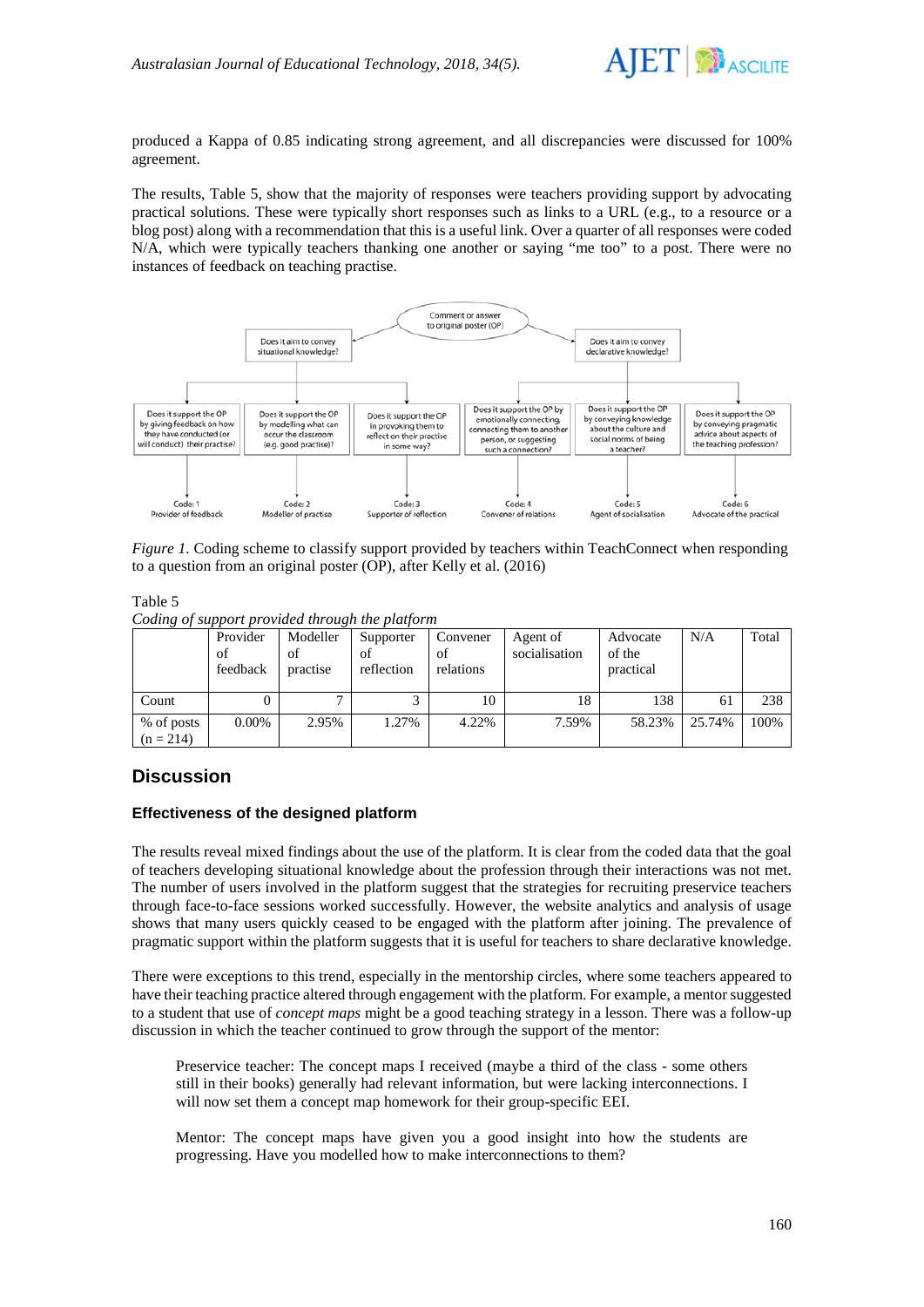

Preservice teacher: I had planned to walk them through the concept map example at end of lesson (demo and practice before their first experiment set up for EEI), but ran out of time. I'll walk them through it probably Monday, after they've (hopefully) provided their homework maps. Might try an audio/animated ppt to walk through (so I can script and be sure of timing), then open to  $Q+A$ . If time, will put onto the school site so they can access over weekend to help with their maps - time allowing (ha ha).

This discussion appears to have been helpful to the preservice teacher in question whilst also providing them with an alternative source of collegial support. Further, the other members of the group who have read this interaction have also gained knowledge about how to use concept maps. Additionally, the interaction serves as a reminder to all within the mentorship circle that online collegial support is available. However, such engagement in the circles was an exception rather than the norm.

The results suggest that the platform only partially achieved its stated goal of supporting teachers into the profession and beyond. The main purpose of the results is to serve as a proof of the concept that situational knowledge can be developed in an online interaction between teachers who did not previously know one another. The fact that so few instances of this situational knowledge occurred suggests that perhaps this happened despite—rather than because of—the design of the network. The question we address is this: How could this online learning network for teachers be improved through design?

## **Design principles**

Based upon our experiences in designing and developing the network over three years a number of design principles can be espoused of what works and what does not work for online networks of teachers. A limitation of these findings is that they are anecdotal, drawn from conversations with students and academics involved in the project. We first discuss what worked in TeachConnect and then describe the lessons about what did not work well. Responses from students, teachers, and administrators alike tend to be positive to the idea that there is a need to address the design challenge of how to develop the best possible online community for teachers, and that TeachConnect represents progress on this front. The general things about TeachConnect that most resonated with participating teachers and organisations are outlined below in terms of set, social, and epistemic design.

## *Set design*

- It is independent and data (e.g., conversations) are private, owned by the members of the community – this is reflected in the lack of institutional presence (e.g., logos) on the site -- and it focuses on the profession (e.g. inspiring quotes about education).
- It is single purpose (i.e., does not have to meet government or institutional priorities) and its appearance and design make it clear that its goal is to facilitate preservice and early career teachers supporting one another.
- It is simple, quick and easy to use so that there is a minimal threshold to overcome to commence using the site (a consequence of the one-step sign-on process facilitated by close co-ordination with universities).

#### *Social design*

- It is inclusive in orientation. It is not commercial and aims to have onside all organisations that are involved in the education and development of teachers. It is free and universal in that all teachers have access to the site, regardless of school system or status of employment. This focus on universal free access and a benevolent aim have served as a strong basis for gaining support for TeachConnect.
- It is restricted to individuals who have at some point been a preservice teacher, to maintain the focus upon developing professional practice.

#### *Epistemic design*

• Knowledge that can be separated from its context and proponent is co-created and re-usable (e.g., where to find resources, how to get accredited, how to navigate schools) and develops over time through the Community Knowledge aspect of the platform.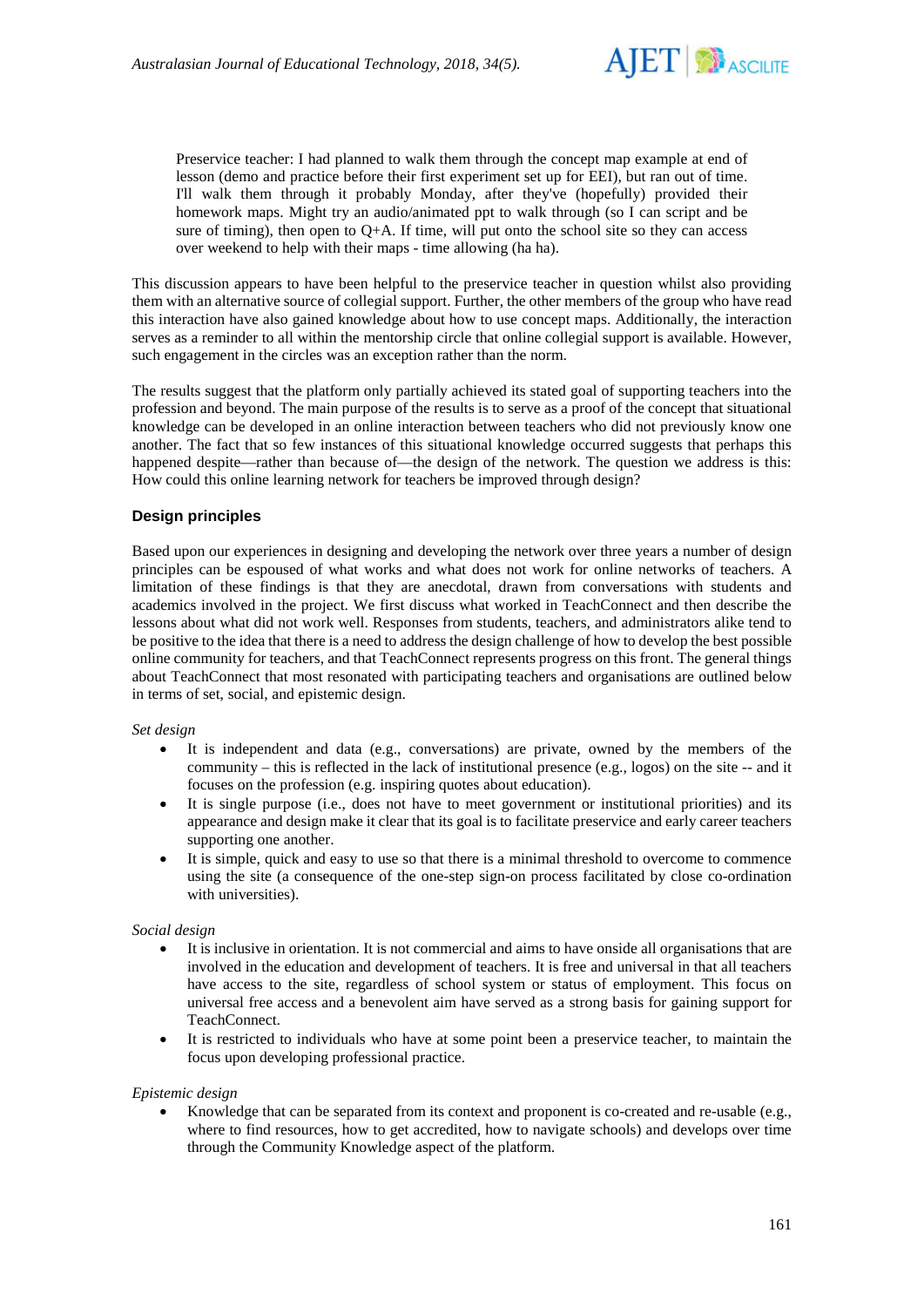

There were specific instances of design features that did not work and had to be redesigned with input from teachers. These ranged in scope from the very detailed to the general. For each we outline the design principle and then instantiate it with examples from the platform:

1. It is critical to understand the social norms within the teaching profession (and allow this to influence UI (user interface) and UX (user experience) design).

As described with reference to TeachQA (an early iteration of TeachConnect), teachers were unhappy when they were forced to converse in strict question/answer format—they wanted the opportunity to use free dialogue, and in particular to be able to thank each other. It is a culture of collegiality, with an observed sensitivity to interactions that have a reduced sense of human warmth. A similar design change is a redesign of the up/down arrows (seen in Figure 3) that allowed voting on a post, shifting this to a "like" button. The effect of this is to create a safer space – if someone says something that is not liked by the community, it will simply be ignored—there is no ability to *downvote* something.

2. Teaching is a highly context dependent profession and the social design needs to reflect this.

TeachConnect aims to facilitate peer social support for its members. The design of the mentorship circles ensured that all preservice teachers had at least two experienced teacher mentors. Through observation of these circles and from conversations with mentors during our role in supporting them, it appeared that one of the reasons why these circles failed to elicit engagement can be attributed to the mentors not having a sufficient context for mentors to understand teachers; and teachers not having a sufficient focus to overcome inertia an make an initial post. There was no clear basis upon which a mentor could begin to talk with a teacher, a problem that was compounded by the anonymity of many users. The platform relied heavily upon users voluntarily disclosing their context (e.g., type of school, number of years teaching, subject area, interests) so that mentors could help, and this disclosure did not occur, making it difficult for mentors to understand the context of the beginning teachers that they were trying to mentor.

Two major design changes were implemented in response to this. Firstly, teachers provided this contextual information when signing up into the site so that it could be represented within the site. Secondly, a major design change shifted focus away from teachers having a single mentorship circle to having the ability to pick and choose based upon their interests. There are now multiple circles (for subject areas and interests, such as behaviour management) and users choose which of these they wish to join. Mentors are now distributed to circles based upon their particular interests, for example, secondary science teachers in a secondary science circle, and so on. In hindsight, it seems apparent that such a change will facilitate greater engagement from both mentors and teachers; however, during the initial design, this was not clear.

3. The platform needs to have an inherent simplicity; speed and reliability should mirror user experiences with best-of-breed platforms.

User feedback frequently asked the question: "Why would I use this site over Facebook or Twitter?" (i.e., a private versus commercial social network sites). Whilst our reasons for this have been made clear in the Background section, it became evident that any argumentation around utility of the platform relies upon having a set design that is comparable to these best-of-breed platforms—teachers are accustomed to a level of quality in terms of user interface and appearance and will not accept anything below this. This has presented many challenges to continually upgrade the platform to meet these expectations. Once conclusion is that, where possible, existing best-of-breed platforms should be repurposed (i.e., for any small scale social teacher networks) rather than attempting to create and support a new platform. However, for large, national scale platforms (at which TeachConnect aims) there is a need for such design work to be done.

# **Contribution to theory**

The work makes two contributions back to the theory on designing for online support for teachers by identifying overarching questions arising from the work, concerning the premise behind the project and the conditions required for teachers to create situational knowledge in online platforms.

1. Is the premise behind the TeachConnect project valid?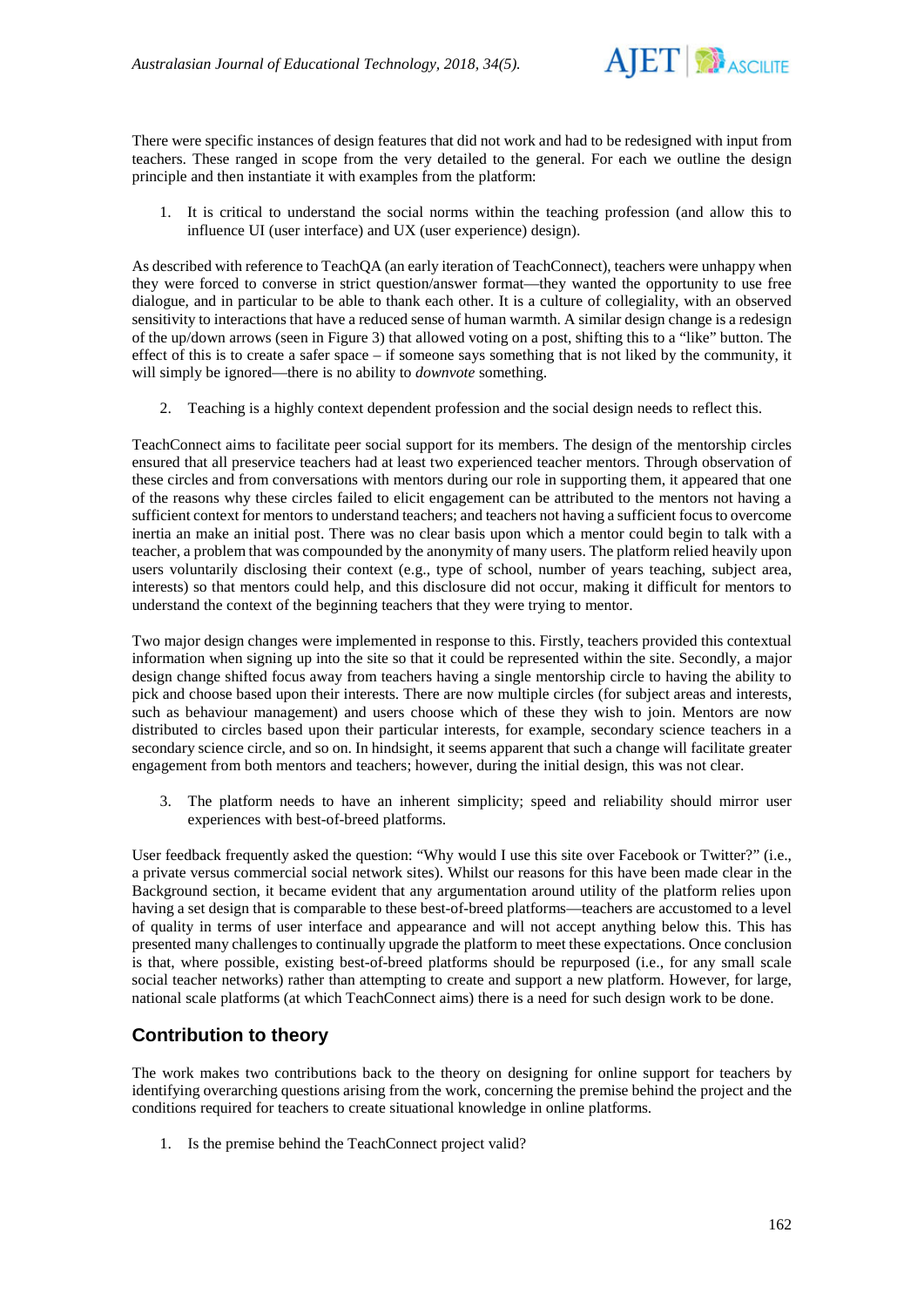

TeachConnect is based on the premise of using technology and design to provide the best possible online support for teachers. As a design candidate attempting to answer this question, TeachConnect raises far more questions than it answers. For example, it provides circumstantial evidence for the possibility of teachers forming meaningful situational knowledge about practice through online conversations with anonymous other teachers, but it does not provide a solution for how to do this in a sustained and systemic way. What could this look like? What does the future of online social teacher support look like?

One way to proceed is to look to other professions for inspiration. There are occasions where a single altruistic community becomes a known default place to go for a profession or group, with concomitant benefits for that group from a convergence of resources in a single place. Diverse examples can be found in the information technology profession in the Stack Overflow website (Mamykina et al., 2011) and The Crag in the rock climbing community (Lean, 2010). TeachConnect has not yet achieved this convergence, but it provides a foundation that may yet be able to produce such an effect. One factor that requires further investigation is the importance of leadership (e.g., from schools, university deans, and ministers) in driving such convergence.

2. What do we really know about teacher needs for creating situated knowledge in online platforms?

In the literature, there is a claim that private, stable, trusted spaces are needed for teachers to have conversations in which situational knowledge is developed (Clarà et al., 2015). However, the version of TeachConnect used in the present study has demonstrated that these conditions alone are not sufficient. Creating engagement and meaningful connections within an online community of anonymous teachers is a challenge, but one that we believe is solvable through more attention to social design. Of the three types of design for learning networks (set, epistemic, and social) it is this last that appears to have had the least success within TeachConnect. There is minimal support for sustaining social contacts once made, and few hooks from TeachConnect back into the world of the teacher (e.g., we deliberately avoided using any email contact to avoid spamming users). It is our belief that social design, through communications with users to create deeper connections, will lead to greater success of the platform—a belief to be tested in future iterations of design and user participation with the platform.

Returning to the research question, this paper has described an attempt to create an online community in which teachers were supported in developing situational knowledge. Results show only partial success in achieving this outcome; however, the design principles and theoretical questions raised by the study make a contribution to the next iteration of online platforms aiming to supporting teachers. In this work the research team attempted to adopt the strategies that were collected from the literature (e.g., starting small and knowing well the community for which we were designing)—however, it was only through the experience of developing TeachConnect that this abstract advice has come to be understood more deeply in the context of designing platforms for teachers. The aim in this paper has been to share the design principles arising from that experience so that others can better understand the complex challenges involved, particularly surrounding the need for a *clear focus* for any community of teachers in order to provide a basis for conversations to begin; and the need for teachers to be able to at a glance see the context (e.g., career stage, regionality, subject area) of other teachers to facilitate greater social engagement.

# **Acknowledgements**

We gratefully acknowledge the support of the Queensland College of Teachers who have partially funded this research. The research is partially funded by the Step Up project, OLT Grant MS13-3184. The research is also partially funded by the Connected Communities Research Initiative, ARC Linkage Grant LP140101062. We wish to acknowledge the dozens of teacher educators from universities across Queensland who have been strong supporters of the project since its inception, from the University of Southern Queensland, Queensland University of Technology, James Cook University, Southern Cross University, University of Queensland, Griffith University, Australian Catholic University, and CQUniversity. We wish to thank and acknowledge the many dedicated mentors and participants within the TeachConnect platform.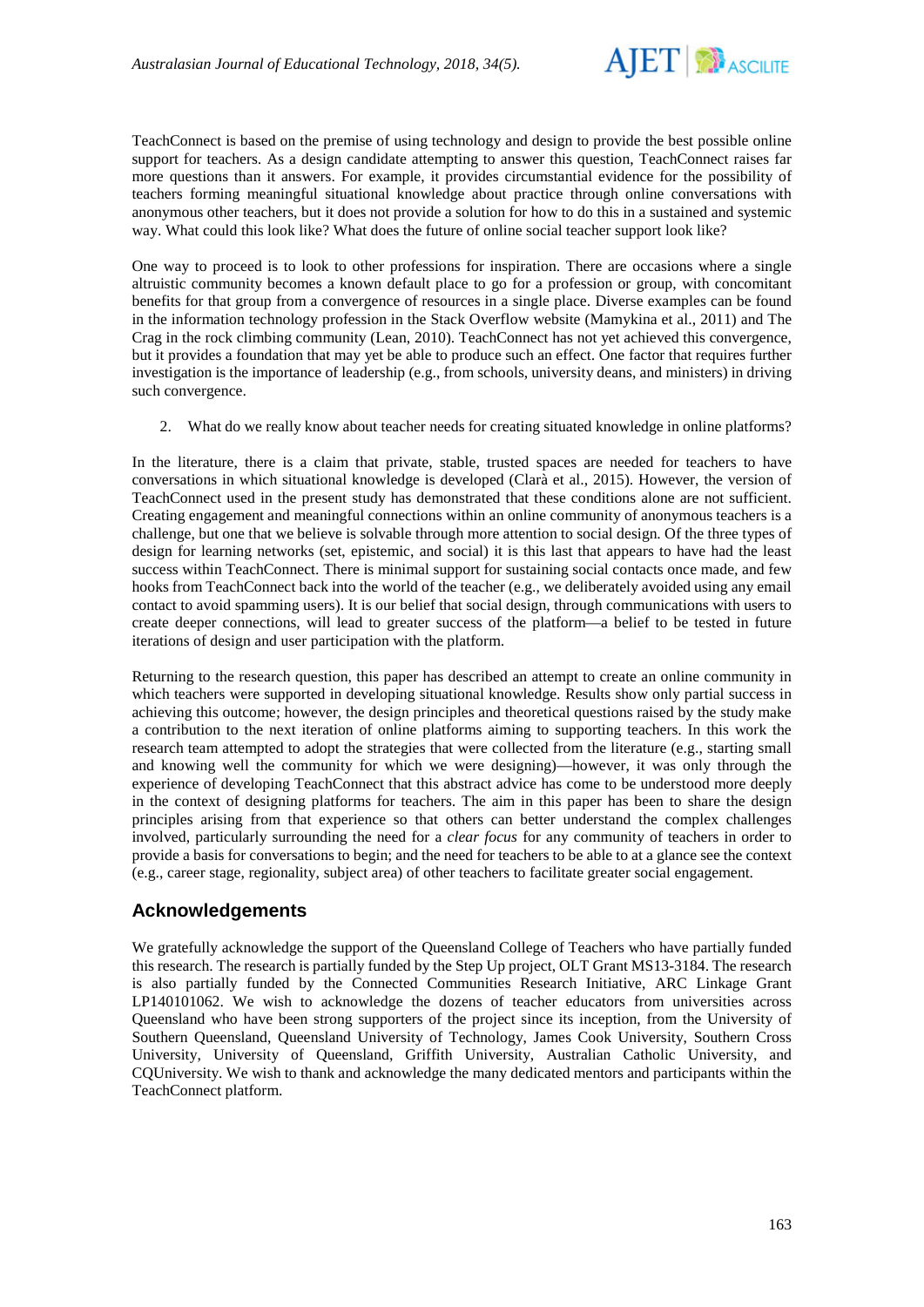

## **References**

Barab, S., & Squire, K. (2004). Design-based research: Putting a stake in the ground. *Journal of the Learning Sciences, 13*(1), 1–14. [https://doi.org/10.1207/s15327809jls1301\\_1](https://doi.org/10.1207/s15327809jls1301_1)

Buchanan, J., Prescott, A., Schuck, S., Aubusson, P., Burke, P., & Louviere, J. (2013). Teacher retention

and attrition: Views of early career teachers. *Australian Journal of Teacher Education, 38*(3), Article 8, 112-129. [https://doi.org/ 10.14221/ajte.2013v38n3.9](https://doi.org/%2010.14221/ajte.2013v38n3.9)

- Carr, W., & Kemmis, S. (2003). *Becoming critical: Education knowledge and action research.* Abingdon: RoutledgeFalmer.
- Carvalho, L., & Goodyear, P. (2014). *The architecture of productive learning networks*. London: Routledge.
- Castells, M. (2011). *The rise of the network society. The information age: Economy, society, and culture (Vol. 1)*. Oxford: John Wiley & Sons.
- Clarà, M. (2015). What is reflection? Looking for clarity in an ambiguous notion. *Journal of Teacher Education, 66*(3), 261–271.<https://doi.org/10.1177/0022487114552028>
- Clarà, M., Kelly, N., Mauri, T., & Danaher, P. (2015). Can massive communities of teachers facilitate collaborative reflection? Fractal design as a possible answer. *Asia-Pacific Journal of Teacher Education*, *45*(1), 1-13. <https://doi.org/10.1080/1359866X.2015.1095280>
- Collins, A. (1992). Towards a design science in education. In E. Scanclon, & T. O'Shea (Eds.), *New directions in educational technology*. Berlin: Springer-Verlag.
- Collins, A., Joseph, D., & Bielaczyc, K. (2004). Design research: Theoretical and methodological issues. *Journal of the Learning Sciences, 13*(1), 15–42. https://doi.org/10.1207/s15327809jls1301\_2
- DeWert, M. H., Babinski, L. M., & Jones, B. D. (2003). Safe passages: Providing online support to beginning teachers. *Journal of Teacher Education, 54*(4), 311–320. https://doi.org/10.1177/0022487103255008
- Dicke, T., Elling, J., Schmeck, A., & Leutner, D. (2015). Reducing reality shock: The effects of classroom management skills training on beginning teachers. *Teaching and Teacher Education, 48*, 1– 12.<https://doi.org/10.1016/j.tate.2015.01.013>
- Edwards, A. (2011). Building common knowledge at the boundaries between professional practices: Relational agency and relational expertise in systems of distributed expertise. *International Journal of Educational Research, 50*(1), 33–39. <https://doi.org/10.1016/j.ijer.2011.04.007>
- Ewing, R., & Manuel, J. (2005). Retaining quality early career teachers in the profession: New teacher narratives. *Change:Ttransformations in Education, 8*(1), 1–16.
- Goodyear, P. & Carvalho, L. (2013) The analysis of complex learning environments. In H. Beetham, & R. Sharpe (Eds.), *Rethinking pedagogy for a digital age: Designing and delivering e-learning*. Abingdon: Routledge.
- Griffiths, V. (2000). The reflective dimension in teacher education. *International Journal of Educational Research, 33*(5), 539-555. [https://doi.org/10.1016/S0883-0355\(00\)00033-1](https://doi.org/10.1016/S0883-0355(00)00033-1)
- Henderson, R., Noble, K., & Cross, K. (2013). Additional professional induction strategy (APIS): Education commons, a strategy to support transition to the world of work. *Australian and International Journal of Rural Education, 2*(1), 43–59.
- Herrington, A., & Herrington, J. (2004). *University to work transition: Implications for the evaluation and design of online communities of practice.* Paper presented at the ASCILITE 2004 Conference, Perth.
- Hur, J. W., & Brush, T. A. (2009). Teacher participation in online communities: Why do teachers want to participate in self-generated online communities of K–12 teachers? *Journal of Research on Technology in Education, 41*(3), 279–303. <https://doi.org/10.1080/15391523.2009.10782532>
- Johnson, B., Down, B., Le Cornu, R., Peters, J., Sullivan, A., Pearce, J., & Hunter, J. (2015). *Promoting early career teacher resilience: A socio-cultural and critical guide to action*. Abingdon: Routledge.
- Jones, C. (2015). *Networked learning: An educational paradigm for the age of digital networks*. Cham: Springer.
- Jones, G., Dana, T., LaFramenta, J., Adams, T. L., & Arnold, J. D. (2016). STEM tips: Supporting the beginning secondary STEM teacher. *TechTrends*, 60(3), 272-288. [https://doi.org/10.1007/s11528-016-](https://doi.org/10.1007/s11528-016-0052-5) [0052-5](https://doi.org/10.1007/s11528-016-0052-5)
- Kelly, N. (2013). *An opportunity to support beginning teachers in the transition from higher education into practice*. Paper presented at the ASCILITE 2013, Macquarie University, Australia.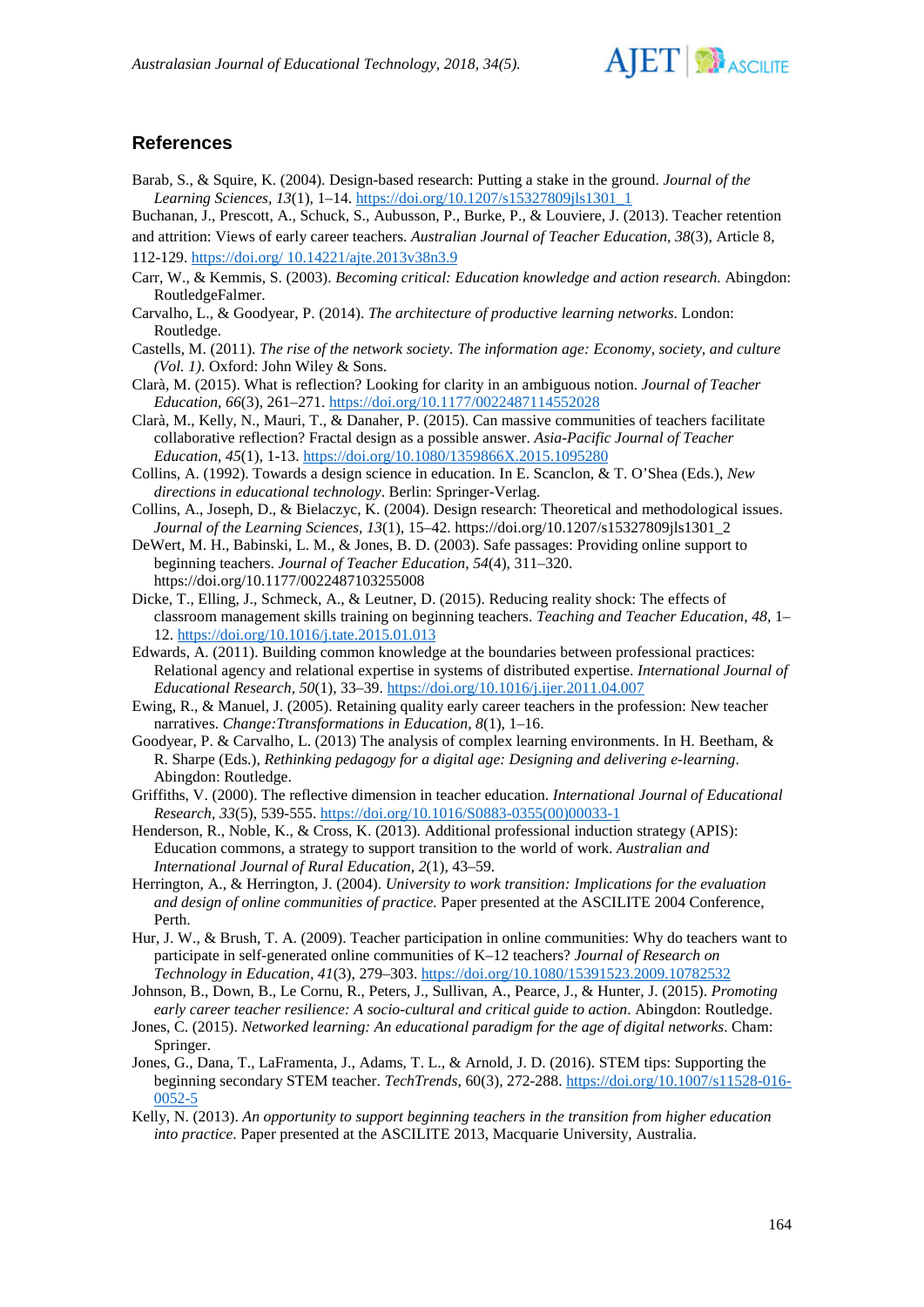

Kelly, N., & Antonio, A. (2016). Teacher peer support in social network sites. *Teaching and Teacher Education, 56*, 138-149[. http://dx.doi.org/10.1016/j.tate.2016.02.007](http://dx.doi.org/10.1016/j.tate.2016.02.007)

- Kelly, N., Clará, M., Kehrwald, B., & Danaher, P. (2016). *Online learning networks for pre-service and early career teachers*. London: Palgrave Pivot. <http://dx.doi.org/10.1057/978-1-137-50302-2>
- Kelly, N., Clará, M., & Kickbusch, S. (2015). *How to develop an online community for pre-service and early career teachers*. Paper presented at the ASCILITE 2015 Conference, Perth.
- Kelly, N., Reushle, S., Chakrabarty, S., & Kinnane, A. (2014). Beginning teacher support in Australia: Towards an online community to augment current support. *Australian Journal of Teacher Education, 39*(4), 68-82. <http://dx.doi.org/10.14221/ajte.2014v39n4.6>
- Kelly, N., Sim, C., & Ireland, M. (2018). Slipping through the cracks: Teachers who miss out on early career support. *Asia-Pacific Journal of Teacher Education*, 1-25. <https://doi.org/10.1080/1359866X.2018.1441366>
- Kraut, R. E., Resnick, P., Kiesler, S., Burke, M., Chen, Y., Kittur, N., … Riedl, J. (2012). *Building successful online communities: Evidence-based social design*: Cambridge, MA: MIT Press.
- Lave, J., & Wenger, E. (1991). *Situated learning: Legitimate peripheral participation*. Cambridge: Cambridge University Press.
- Lean, J. R. (2010). *A comparative study of interactive rockclimbing guidebooks and conventional hardcopy guidebooks* (Masters by Research). Queensland University of Technology, Australia. Retrieved fro[m http://eprints.qut.edu.au/39151/](http://eprints.qut.edu.au/39151/)
- Le Cornu, R. (2009). Building resilience in pre-service teachers. *Teaching and Teacher Education, 25*(5), 717–723.<https://doi.org/10.1016/j.tate.2008.11.016>
- Lee, K., & Brett, C. (2013). What are student inservice teachers talking about in their online communities of practice? Investigating student inservice teachers' experiences in a double-layered CoP. *Journal of Technology and Teacher Education, 21*(1), 89–118.
- Lin, F.-R., Lin, S.-C., & Huang, T.-P. (2008). Knowledge sharing and creation in a teachers' professional virtual community. *Computers & Education, 50*(3), 742–756. <https://doi.org/10.1016/j.compedu.2006.07.009>
- Macià, M., & García, I. (2016). Informal online communities and networks as a source of teacher professional development: A review. *Teaching and Teacher Education, 55*, 291-307.
- Maher, D., Sanber, S., Cameron, L., Keys, P., & Vallance, R. (2013). *An online professional network to support teachers' information and communication technology development*. Paper presented at the ASCILITE 2013 Conference, Macquarie University, Australia.
- Marcelo García, C., Gallego-Domínguez, C., & Mayor Ruiz, C. M. (2016). B-learning para inducción del profesorado principiante: El caso del programa INDUCTIO en la República Dominicana. *Revista de educación a Distancia [Magazine of Distance Education], 48*(Article 4), 1-28. <https://doi.org/10.6018/red/48/4>

Maxwell, T., Harrington, I., & Smith, H. (2010). Supporting primary and secondary beginning teachers online: Key findings of the education alumni support project. *Australian Journal of Teacher Education (Online), 35*(1), Article 5, 42-58. <https://doi.org/10.14221/ajte.2010v35n1.5>

McKenzie, P., Rowley, G., Weldon, P., & Murphy, M. (2011). *Staff in Australia's schools 2010: Main* 

- *report on the survey*. Australian Government Department of Education, Employment and Workplace Relations (DEEWR).
- McLoughlin, C., & Oliver, R. (2000). Designing learning environments for cultural inclusivity: A case study of indigenous online learning at tertiary level. *Australasian Journal of Educational Technology, 16*(1), 58-72.<https://doi.org/10.14742/ajet.1822>
- Parker, J., Maor, D., & Herrington, J. (2013). Authentic online learning: Aligning learner needs, pedagogy and technology. *Issues in Educational Research, 23*(2), 227–241.
- Ryan, R. M., & Deci, E. L. (2000). Intrinsic and extrinsic motivations: Classic definitions and new directions. *Contemporary Educational Psychology, 25*(1), 54–67.

Shirky, C. (2010). *Cognitive surplus: Creativity and generosity in a connected age*. ePenguin.

- Shulman, L. S. (1986). Those who understand: Knowledge growth in teaching. *Educational Researcher*, *15*(2), 4-14.
- Staudt, D., St. Clair, N., & Martinez, E. E. (2013). Using Facebook to support novice teachers. *The New Educator, 9*(2), 152–163.
- Steeples, C., Jones, C., & Goodyear, P. (2002). *Beyond e-learning: A future for networked learning*: London: Springer.